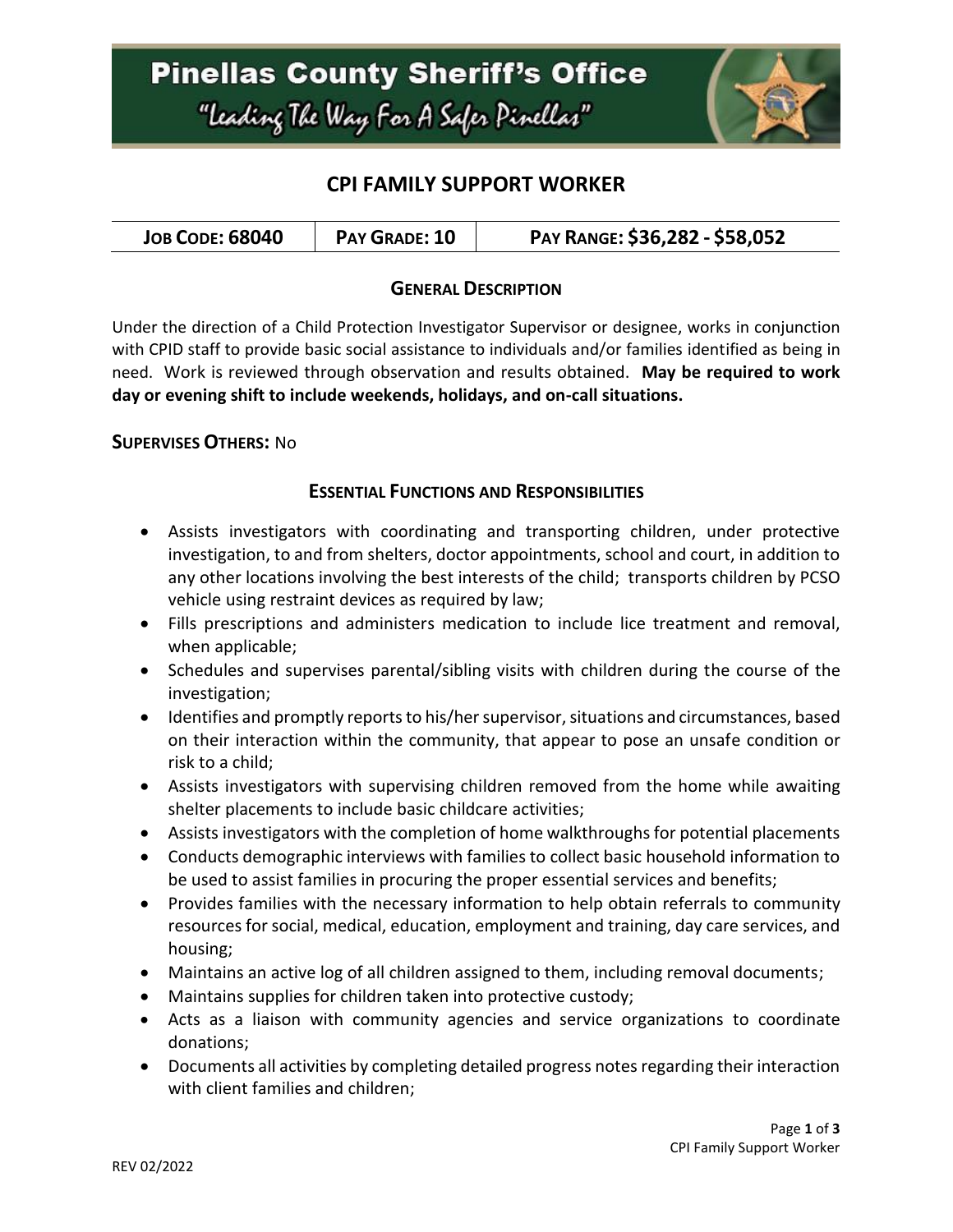## **Pinellas County Sheriff's Office** "Leading The Way For A Safer Pinellar"



- Fingerprints and photographs children and adults involved in CPID cases;
- Responds to verbal, telephone, and electronic inquires and requests, in a prompt and professional manner, from CPID staff;
- Participates in Sheriff's Office recruitment and community relations activities as directed.

Regular and reliable attendance is required as an essential function of the position.

This position may be considered essential and, in the event of an emergency or natural disaster, may be required to work.

This list is not intended to be all-inclusive and you may not be responsible for every item listed. The employer reserves the right to assign additional functions and responsibilities as necessary.

### **QUALIFICATIONS**

- Graduation from an accredited college or university with an Associate's Degree in Business Administration, Public Administration, Criminal Justice or related field
- Or equivalent combination of education and experience
- Typing speed of 25 wpm
- Must possess a valid Florida driver's license
- Consideration for this position requires a credit check

### **KNOWLEDGE, SKILLS, AND ABILITIES**

- Knowledge and application of basic child care practices
- Knowledge and application of community resources
- Ability to assist clients in accessing community resource services
- Ability to plan, organize, and coordinate work activities with minimal supervision
- Ability to interact appropriately and professionally with families, community resources, service providers, law enforcement, and other child protection related professionals
- Ability to establish and maintain working relationships with others
- Ability to demonstrate basic computer skills in using Microsoft Office products
- Time management skills
- Inter-personal skills
- Verbal and written communication skills
- Accurate typing skills
- Ability to perform all functions of the job classification without posing a direct threat to the health or safety of other individuals in the workplace